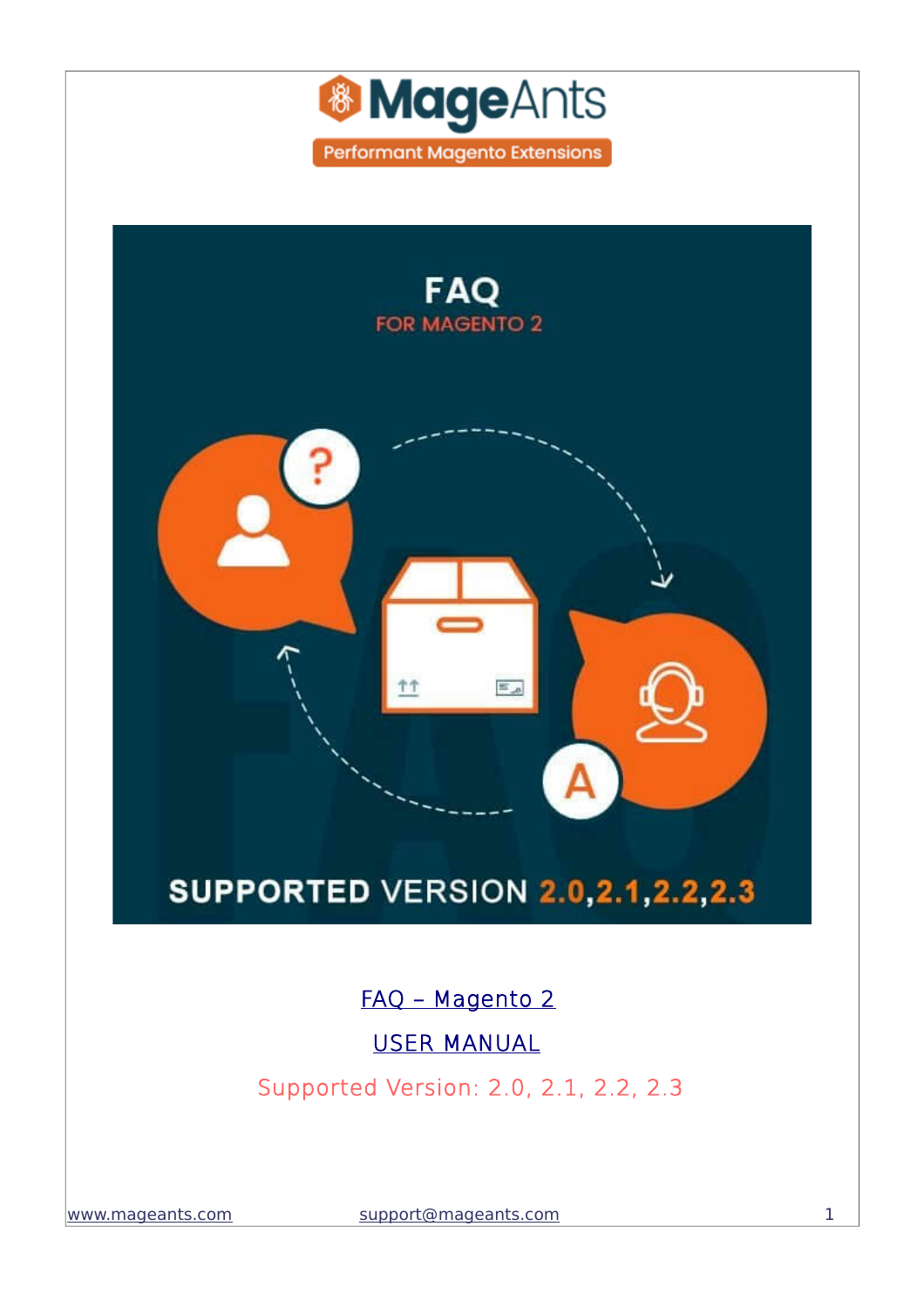

# Table Of Contents

| Option 1: Magento 2 install extension using COMMAND LINE 4 |  |
|------------------------------------------------------------|--|
|                                                            |  |
|                                                            |  |
|                                                            |  |
|                                                            |  |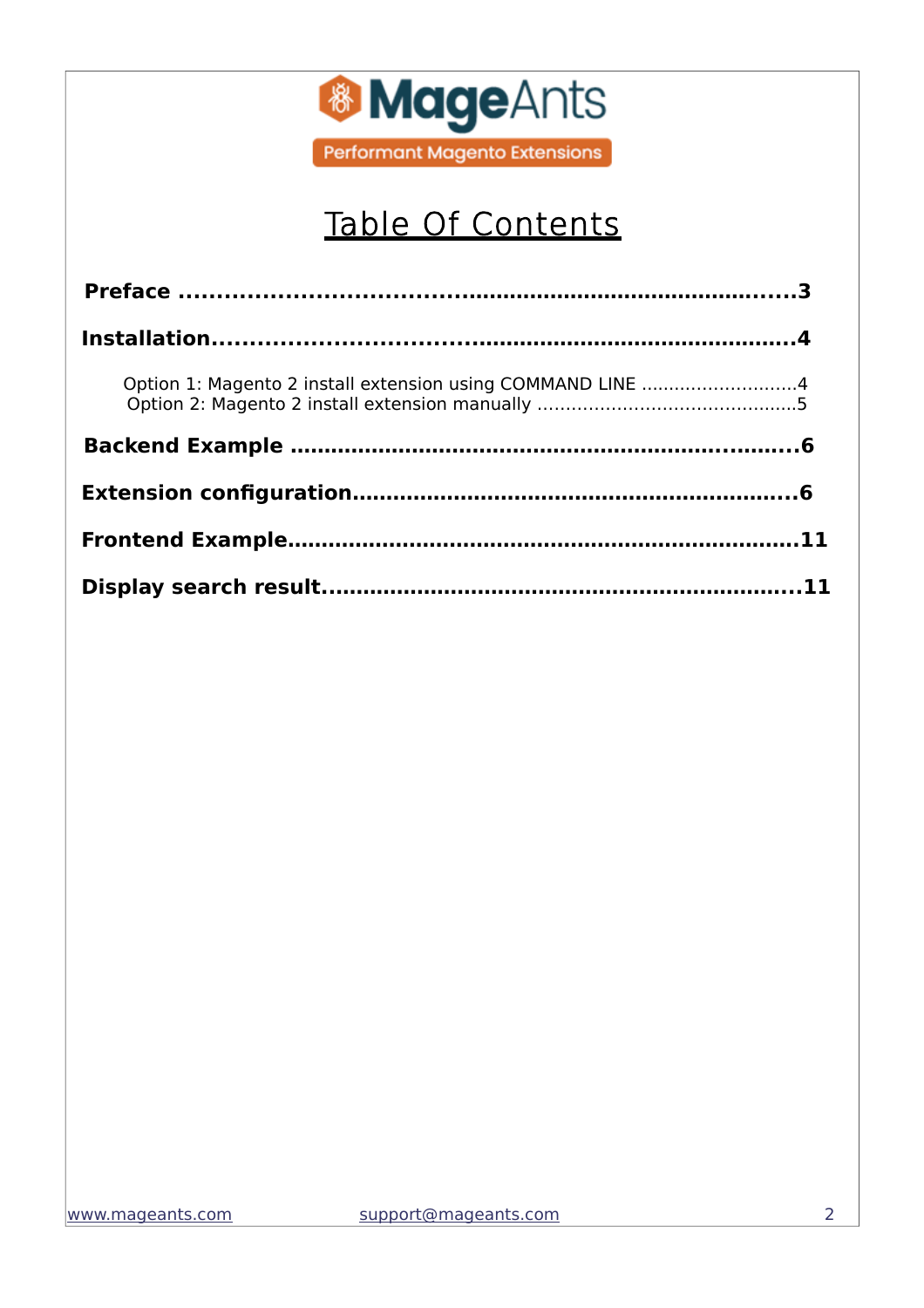

### <span id="page-2-0"></span> **Preface:**

- Today customers have numbers of questions on products or stores.
- Mageants provides an extension which allows you to display number of questions to answer as a frequently asked questions in front.
- The advantage of this extension is that admin can post FAQs category wise and the Ajax system saves the time of page rendering.
- The faster Ajax system used in FAQs search and pagination system which allows customers to search faster.
- Admin also can display promotional cms block in the front page of FAQ.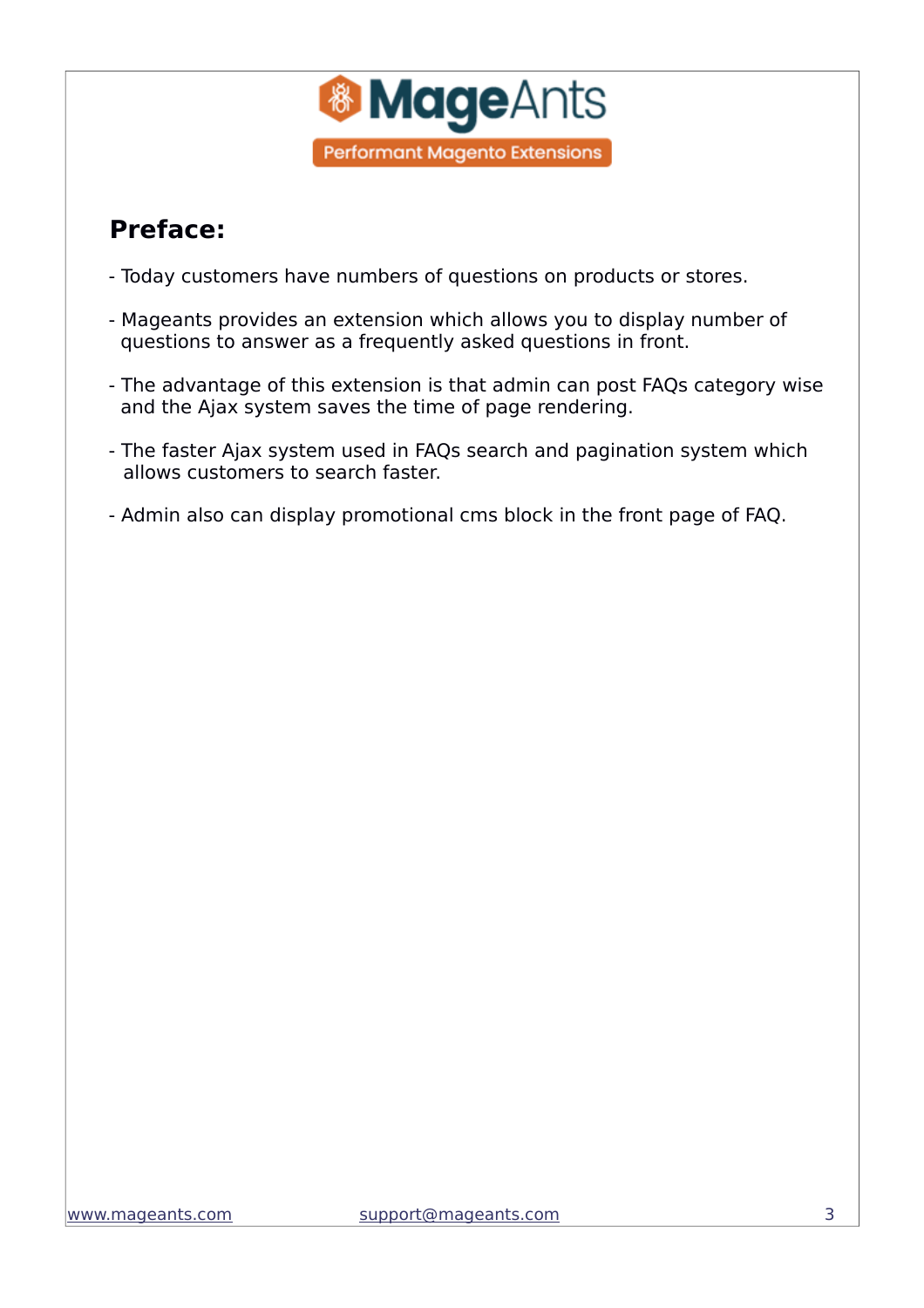

#### <span id="page-3-1"></span>**Installation:**

There are two ways of installing extension in magento2.

1) Using COMMAND LINE.

2) Manually install extension.

<span id="page-3-0"></span>**Option 1:** Magento 2 install extension using COMMAND LINE (Recommended).

Follow below steps to install extension from the command line.

- **Step 1:** Download the extension and unzip it.
- **Step 2:** Upload it to code directory in your magento installation's app directory. If code directory does not exists then create.
- **Step 3:** Disable the cache under System → Cache Management.
- **Step 4:** Enter the following at the command line: php bin/magento setup:upgrade php bin/magento setup:static-content:deploy
- **Step 5:** Once you complete above steps log out and log in back to the admin panel and switch to Stores → Configuration → Mageants → FAQ. The module will be displayed in the admin panel.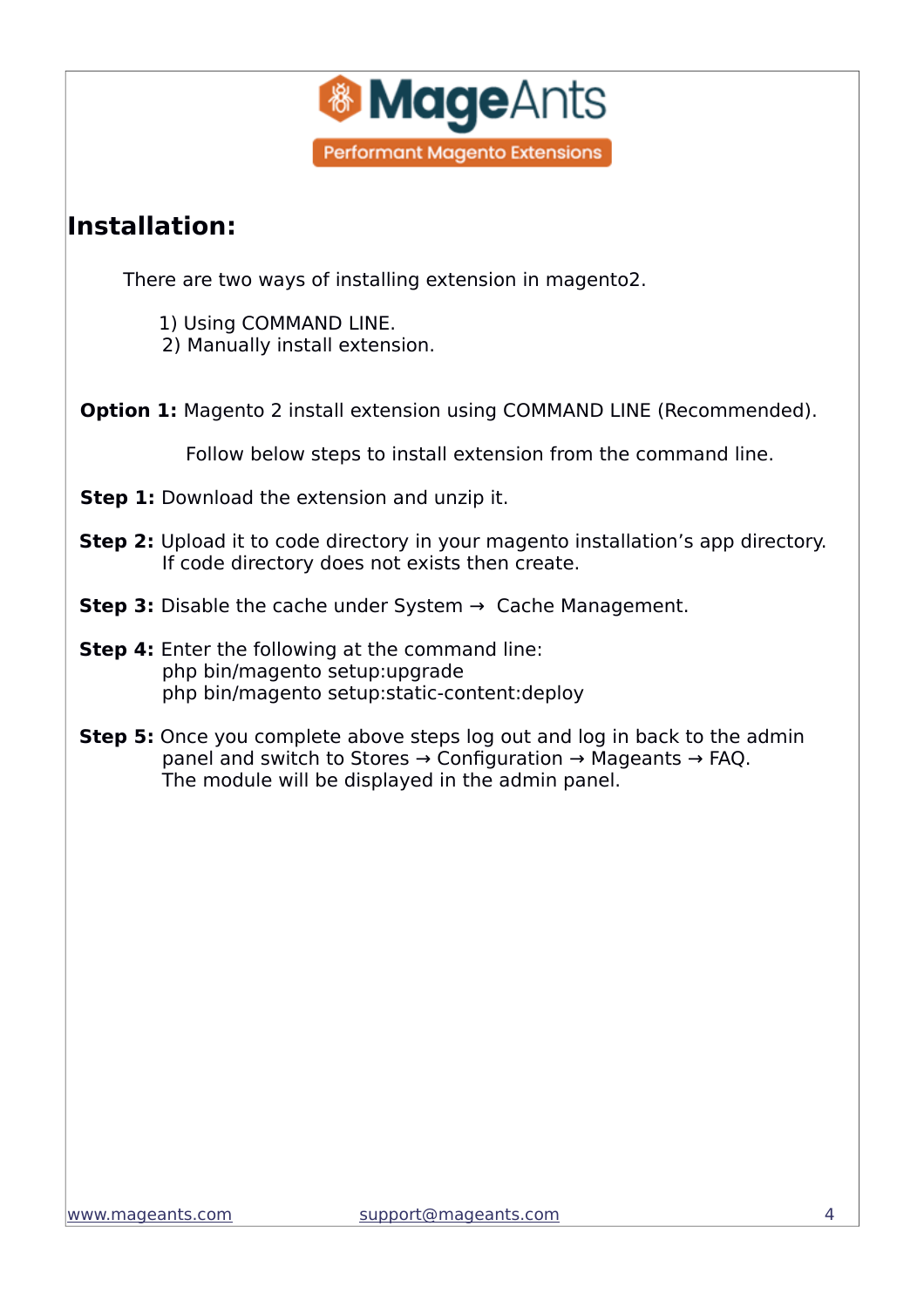

- <span id="page-4-0"></span> **Option 2:** Magento 2 install extension manually.
- **Step 1:** Download the extension and unzip it.
- **Step 2:** Upload it to code directory in your magento installation's app directory. If code directory does not exists then create.
- **Step 3:** Disable the cache under System → Cache Management Edit app/etc/config.php file and add one line code: 'Mageants FAQ'  $\rightarrow$  1
- **Step 4:** Disable the cache under System → Cache Management
- **Step 5:** Once you complete above steps log out and log in back to the admin panel and switch to Stores → Configuration → Mageants → FAQ, the module will be displayed in the admin panel.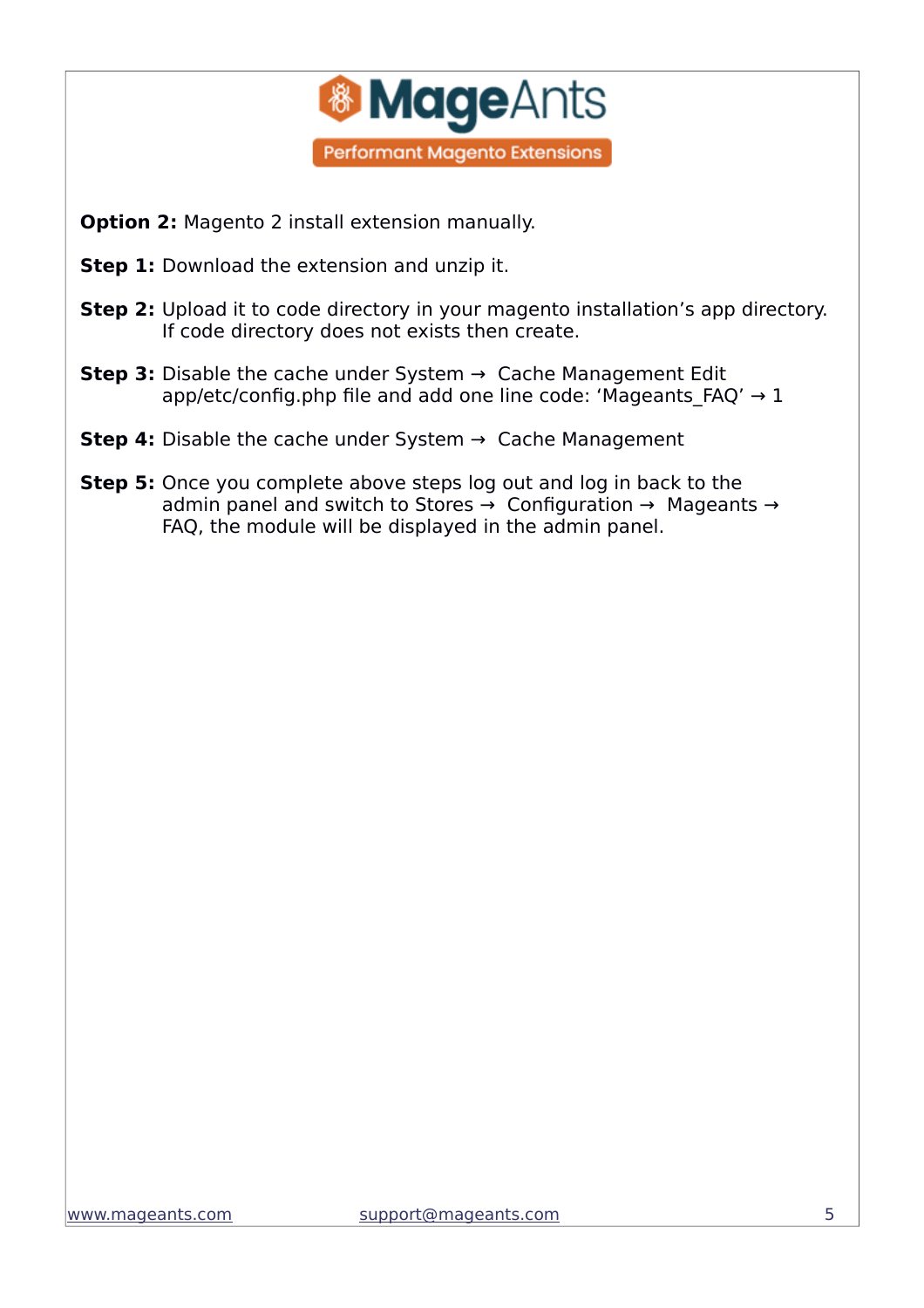

#### <span id="page-5-1"></span>**Backend Example**

After Installation of Extension login to magento admin panel to set configuration of the extension.

#### <span id="page-5-0"></span>**Extension Configuration**

As per below screen shot you can set all the settings here.

|                    | Configuration                                           |                                  |                                             |                                                                                          | Save configuration        |                          | <b>Save Config</b> |
|--------------------|---------------------------------------------------------|----------------------------------|---------------------------------------------|------------------------------------------------------------------------------------------|---------------------------|--------------------------|--------------------|
| O<br>FAQ           | <b>MAGEANTS</b><br>$\widehat{\phantom{a}}$              | General                          | To Enable/Disable Extension                 |                                                                                          |                           |                          | ∞                  |
| 伵<br><b>STORES</b> | <b>FAQ Config</b>                                       |                                  | Enable<br>[store view]                      | Yes                                                                                      | $\boldsymbol{\mathrm{v}}$ | Use Website<br>┓         |                    |
| ✿<br>SYSTEM        | To Display FAQ with pagination or without<br>paginaiton |                                  | Paging Enable<br><b>Istore view1</b>        | Yes<br>If YES then Paging will be enabled                                                |                           | <b>√</b> Use Website     |                    |
|                    | To Display CMS block on faq page                        |                                  | <b>Add CMS Block</b><br><b>Istore view1</b> | Men Block<br>Select ID of CMS block to show in front                                     | $\boldsymbol{\mathrm{v}}$ | Use Website<br>- 1       |                    |
|                    | Assign Title to Category Block                          |                                  | <b>Add Category Label</b><br>[store view]   | <b>Demo Categories</b><br>Add Label For Category Title (Default:FAQ Topics)              |                           | ┐<br>Use Website         |                    |
|                    |                                                         | <b>Assign Title to FAQ Block</b> | Add Faq Label<br>[store view]               | <b>Demo FAQs</b><br>Add Label For Category Title (Default:Frequently Asked<br>Ouestions) |                           | <b>Use Website</b><br>n. |                    |

#### **Extension menu and submenu To manage FAQ here**

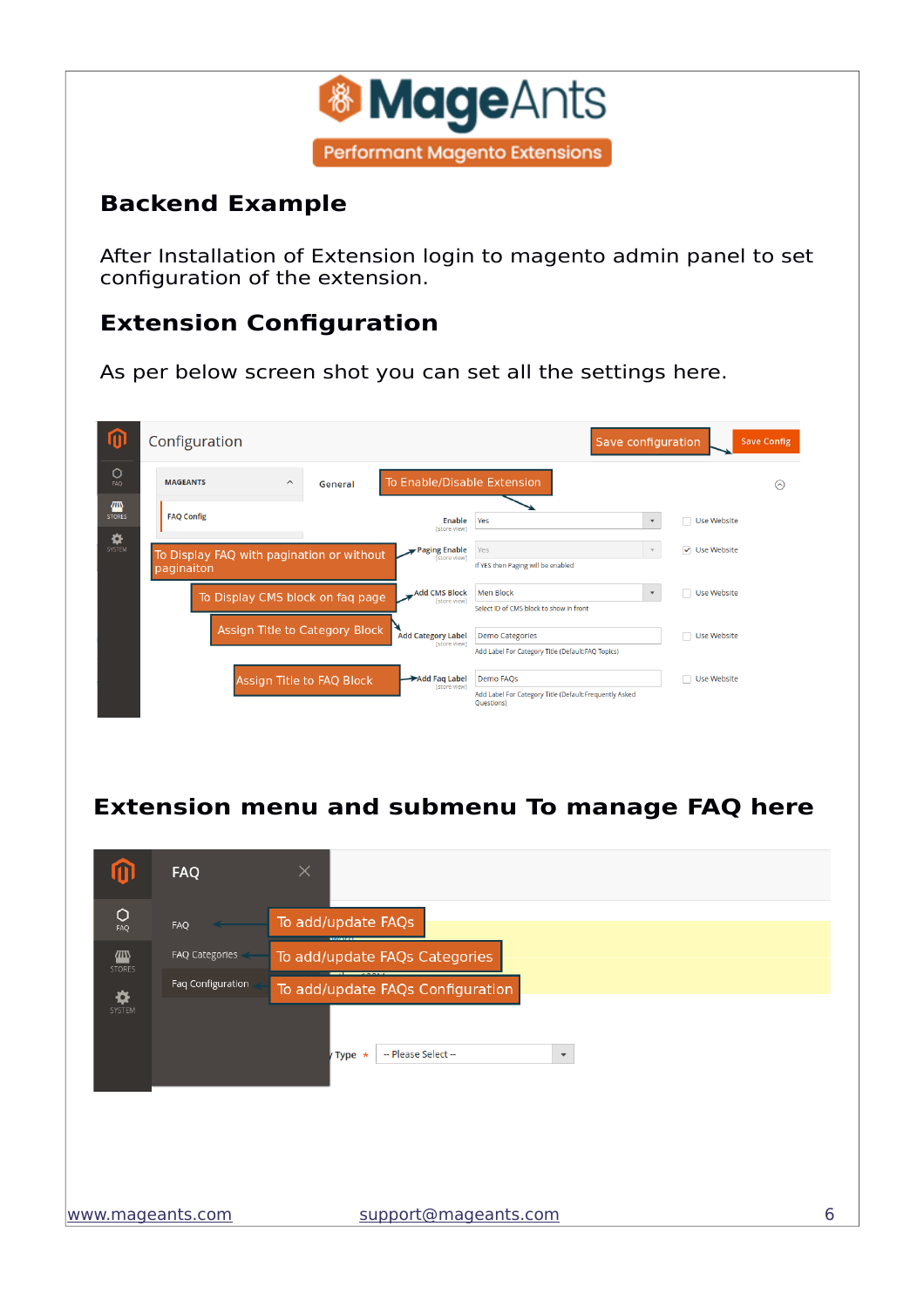| ⑪                                                                 |                                                               |                                            |                                                                                                              |                                                           |
|-------------------------------------------------------------------|---------------------------------------------------------------|--------------------------------------------|--------------------------------------------------------------------------------------------------------------|-----------------------------------------------------------|
|                                                                   | <b>Manage Category</b>                                        | Add category to faq                        | import css of categories                                                                                     | $\frac{1}{2}$ faq_admin $\sqrt{ }$                        |
| 0<br>FAQ                                                          |                                                               | Redirect to add faq                        | <b>Add FAQ</b><br><b>Add Category</b>                                                                        | <b>Import Categories</b>                                  |
| <b>TITLE</b><br>STORES                                            |                                                               |                                            |                                                                                                              |                                                           |
| $\mathbf{R}$<br>$\bullet$                                         | It's time to change your password.                            |                                            |                                                                                                              |                                                           |
| Search by keyword                                                 | Q                                                             | Filters                                    | Default View v<br>$\bullet$ Columns $\bullet$                                                                | <b>≛</b> Export ▼                                         |
| Actions                                                           | 4 records found<br><b>Mass Delete</b><br>$\blacktriangledown$ | Paging, Sorting, filter Option<br>for Grid | 20<br>$\blacktriangleright$ per page                                                                         | $\,>$<br>$\mathbf{1}$<br>of 1                             |
| $\blacksquare$<br>$\vert \mathbf{v} \vert$                        | Category                                                      | <b>Store</b>                               | <b>Status</b>                                                                                                | <b>Action</b>                                             |
| □<br>$\mathbf{1}$                                                 | .NET                                                          | faq                                        | Enable                                                                                                       | Select <b>v</b>                                           |
| O<br>$\overline{4}$                                               | <b>ANDROID</b>                                                | faq                                        | Enable                                                                                                       | Select v                                                  |
| $\Box$<br>$\overline{\mathbf{2}}$                                 | PERL                                                          | faq                                        | Enable                                                                                                       | Select v                                                  |
| □<br>3                                                            | <b>PYTHON</b>                                                 | faq                                        | Enable                                                                                                       | Select ▼                                                  |
|                                                                   |                                                               |                                            |                                                                                                              |                                                           |
| <b>Add category</b><br><b>Add Category</b><br><b>Add Category</b> |                                                               | Go back to<br>category list                | save category and stay<br>on page<br><b>Save and Continue Edit</b><br>$\leftarrow$ Back<br>save category and | $\triangle$ admin $\star$<br>Save<br>redirect to category |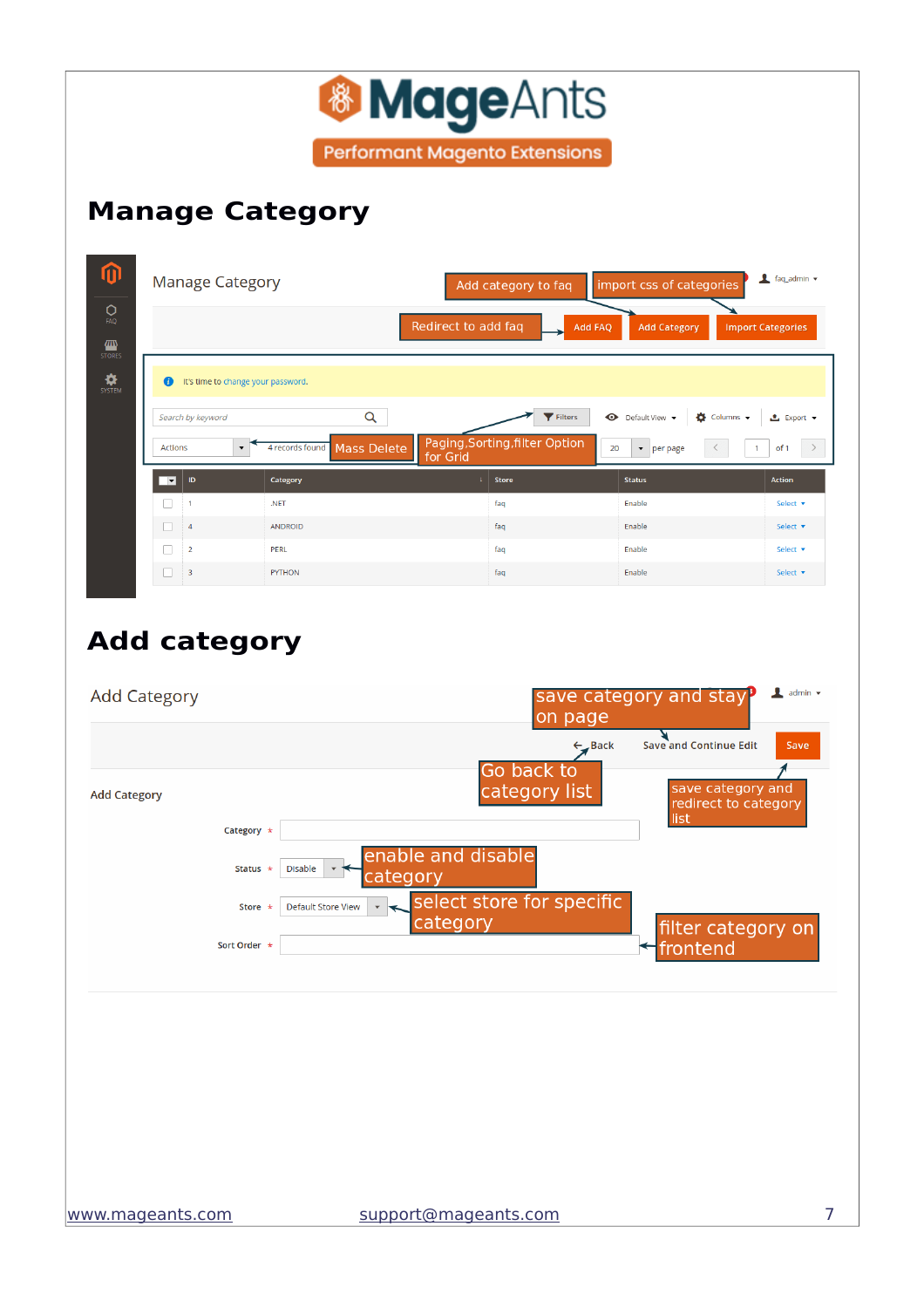|                          |                                                     |                   |                                    | Add Faq individually<br><b>Add FAQ</b><br><b>Import FAQs</b>                                                                                                                                                                                                                                                                                                                                                                                                                                                                                                                                                                                                                                                                                                                                                               |
|--------------------------|-----------------------------------------------------|-------------------|------------------------------------|----------------------------------------------------------------------------------------------------------------------------------------------------------------------------------------------------------------------------------------------------------------------------------------------------------------------------------------------------------------------------------------------------------------------------------------------------------------------------------------------------------------------------------------------------------------------------------------------------------------------------------------------------------------------------------------------------------------------------------------------------------------------------------------------------------------------------|
|                          |                                                     |                   |                                    | Gride Sorting, filtering,                                                                                                                                                                                                                                                                                                                                                                                                                                                                                                                                                                                                                                                                                                                                                                                                  |
| <b>Actions</b>           | $\blacktriangledown$                                |                   |                                    | Q<br><b>Paging Options</b><br><b>Y</b> Filters<br><b>O</b> Default View v<br>Columns v<br><mark>±</mark> Export ▼<br>Mass delete From here<br>20<br>of 3<br>$\blacktriangleright$ per page                                                                                                                                                                                                                                                                                                                                                                                                                                                                                                                                                                                                                                 |
| ID                       | Question                                            | Category          | <b>Status</b>                      | <b>Action</b><br>Answer                                                                                                                                                                                                                                                                                                                                                                                                                                                                                                                                                                                                                                                                                                                                                                                                    |
| $\overline{2}$           | Upgrading<br>Magento 1<br>Extensions                | PERL              | Enable                             | <p>Since the Magento 2 platform is so different, it requires existing extensions to be re-built. As more and<br/>Select v<br/>more customers move to Magento 2, they will demand their favorite extensions become available. If<br/>extensions aren't upgraded, customers will move elsewhere to find what they need. CreativeMinds has<br/>certified Magento developers ready to help ease this transition. In addition to upgrading our own extensions<br/>to Magento 2, we've worked with other companies to upgrade extensions related to fraud detection,<br/>email marketing, payment gateways, and more. Let us help give your customers the benefit of Magento<br/>2's new features with beautifully coded extension upgrades. This can make the transition to this new<br/>version easier and less stressful.</p> |
| $\overline{\phantom{a}}$ | Mention what<br>is the<br>limitation of<br>Magento? | PERL              | <b>Fnable</b>                      | <ul><li>Magento is supported by PHP, comparatively to other e-commerce solutions, Magento might be slow<br/>Select v<br/>in performance</li><li>It becomes a complex system if it is not using object-oriented programming</li><br/><li>Magento requires much space and memory</li></ul>                                                                                                                                                                                                                                                                                                                                                                                                                                                                                                                                   |
|                          |                                                     | Search by keyword | It's time to change your password. | 44 records found                                                                                                                                                                                                                                                                                                                                                                                                                                                                                                                                                                                                                                                                                                                                                                                                           |

| Add Frequently Asked Questions |                                            |                           | Question to add      |                                 | $\leftarrow$ Back | <b>Save and Continue Edit</b> | Save |
|--------------------------------|--------------------------------------------|---------------------------|----------------------|---------------------------------|-------------------|-------------------------------|------|
|                                | Question *                                 |                           |                      |                                 |                   |                               |      |
|                                | Answer *                                   | <b>Show / Hide Editor</b> | Insert Widget        | Insert Variable                 |                   | Add answer with wyswyg editor |      |
|                                |                                            |                           |                      | Select category for faq (Enable |                   |                               |      |
|                                | .NET<br>Category *                         |                           |                      | category will be show here)     |                   |                               |      |
|                                | <b>Disable</b><br>Status $\star$           | $\overline{\mathbf{v}}$   | Hide in front        | Faq Enable/Disable to Show/     |                   |                               |      |
|                                | giftcertificate<br><b>Store</b><br>$\star$ |                           | $\blacktriangledown$ |                                 |                   |                               |      |
|                                | Order                                      |                           |                      |                                 |                   | Other to display faq          |      |
|                                |                                            |                           |                      |                                 |                   |                               |      |
|                                |                                            |                           |                      |                                 |                   |                               |      |
|                                |                                            |                           |                      |                                 |                   |                               |      |
|                                |                                            |                           |                      |                                 |                   |                               |      |
| www.mageants.com               |                                            |                           |                      | support@mageants.com            |                   |                               | 8    |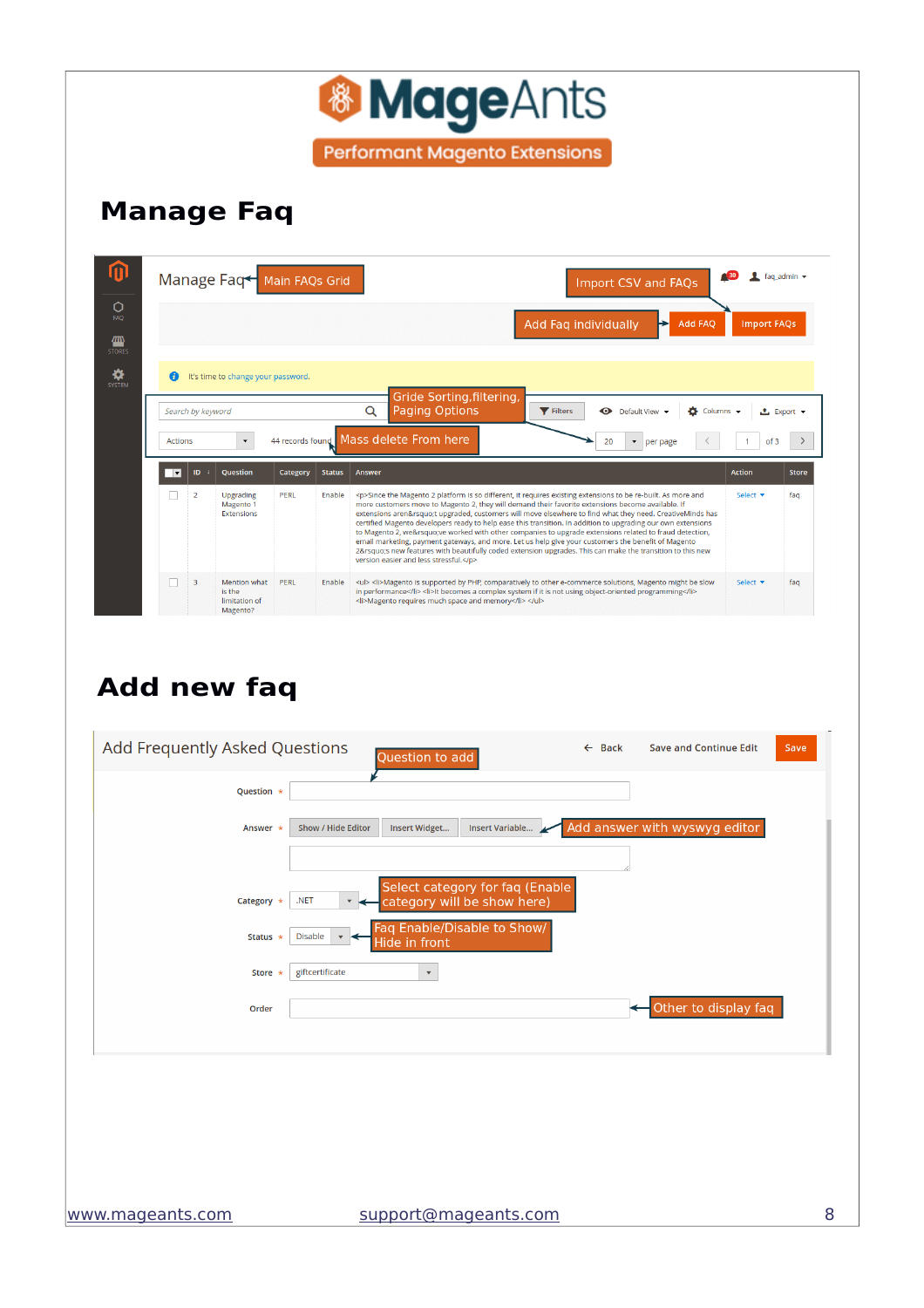

### **Import Faq**

| 价                                    | $\bullet$ faq admin $\bullet$<br>Import                                                                                                                                                                                                                  |  |
|--------------------------------------|----------------------------------------------------------------------------------------------------------------------------------------------------------------------------------------------------------------------------------------------------------|--|
| $\circ$<br>FAQ<br>伵<br><b>STORES</b> | <b>Check Data</b>                                                                                                                                                                                                                                        |  |
| ♦<br>SYSTEM                          | It's time to change your password.<br>A                                                                                                                                                                                                                  |  |
|                                      | Make sure your file isn't more than 128M.<br>A                                                                                                                                                                                                           |  |
|                                      | <b>Import Settings</b><br>Select import FAQ Categories/import Faq to<br>import CSV<br>-- Please Select --<br>Entity Type *<br>$\blacktriangle$<br>-- Please Select --<br><b>Import Faq Categories</b><br><b>Import FAQs</b>                              |  |
|                                      | <b>Advanced Pricing</b><br>Products<br>Copyright © 2018 Magento, Inc. All rights re Customers and Addresses (single file)<br>⋒<br>Magento ver. 2.1.5<br><b>Customers Main File</b><br><b>Account Activity   Report Bugs</b><br><b>Customer Addresses</b> |  |
| Menu <b>M</b>                        | [faq-extension-for-m<br>/home/rock/Pictures<br><b>● ■ 1 / ※ 5:14 PM 40</b><br>Set<br>C Import / Import/Exp<br><b>S</b> Skype                                                                                                                             |  |

# **Import beheviour**

| $\bf \Omega$<br>Import                                      | <b>Check Data</b>                                                                                            |
|-------------------------------------------------------------|--------------------------------------------------------------------------------------------------------------|
| $\bigcirc_{\text{FAQ}}$<br><b>Import Settings</b>           | Select import Faq Categories or<br>import Faq to import                                                      |
| $\frac{d\mathbf{w}}{d\mathbf{w}}$<br>Entity Type *          | Download Sample File<br><b>Import Faq Categories</b>                                                         |
| $\mathbf{R}$<br><b>Import Behavior</b><br>Import Behavior * | Select add/update<br>Add/Update<br>$\mathbf{v}$ .                                                            |
| Allowed Errors Count *                                      | <b>Stop on Error</b><br>$\blacktriangledown$<br>10<br>Please specify number of errors to halt import process |
| Field separator $*$                                         |                                                                                                              |
| Multiple value separator *                                  | $\mathbf{r}$                                                                                                 |
| <b>Fields enclosure</b>                                     | $\Box$                                                                                                       |
|                                                             |                                                                                                              |
|                                                             |                                                                                                              |
|                                                             |                                                                                                              |
|                                                             |                                                                                                              |
| www.mageants.com                                            | 9<br>support@mageants.com                                                                                    |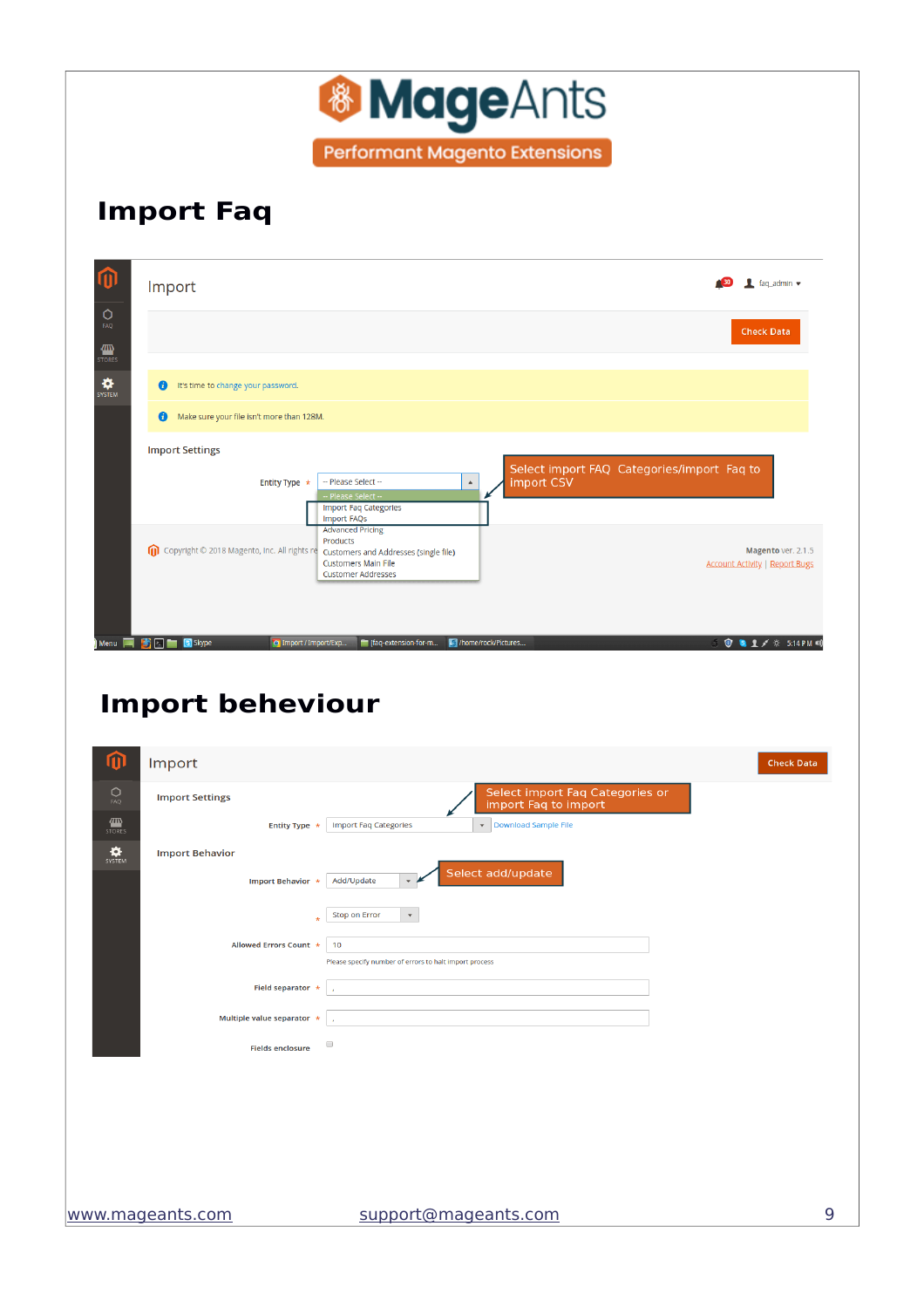

# **Select file and import it**

|                    | Import                                           | <b>Check Data</b>                                                                                                                                              |  |
|--------------------|--------------------------------------------------|----------------------------------------------------------------------------------------------------------------------------------------------------------------|--|
| $\circ$<br>FAQ     | Field separator $*$                              |                                                                                                                                                                |  |
| ▥<br><b>STORES</b> | Multiple value separator *                       |                                                                                                                                                                |  |
| ❖<br>SYSTEM        | <b>Fields enclosure</b>                          | □                                                                                                                                                              |  |
|                    | <b>File to Import</b><br>Select File to Import * | Select choose file and than click on check<br>data if file is valid than it will shows you<br>import button just click on it<br>Choose file   faq_category.csv |  |
|                    | <b>Images File Directory</b>                     | For Type "Local Server" use relative path to Magento installation, e.g. var/export, var/import,<br>var/export/some/dir                                         |  |

# **Display message after successful import**

|                    | Import                                                                                                                              |
|--------------------|-------------------------------------------------------------------------------------------------------------------------------------|
| 0<br>FAO           | <b>File to Import</b>                                                                                                               |
| ▥<br><b>STORES</b> | Choose file   faq_category.csv<br>Select File to Import *                                                                           |
| ö<br>SYSTEM        | <b>Images File Directory</b>                                                                                                        |
|                    | For Type "Local Server" use relative path to Magento installation, e.g. var/export, var/import,<br>var/export/some/dir              |
|                    | Validation Results If your CSV is proper, then validation result will be following<br>else it will generate error in bottom of form |
|                    | Checked rows: 4, checked entities: 0, invalid rows: 0, total errors: 0                                                              |
|                    | Click to import<br>File is valid! To start import process press "Import" button<br>✓<br>Import                                      |
|                    |                                                                                                                                     |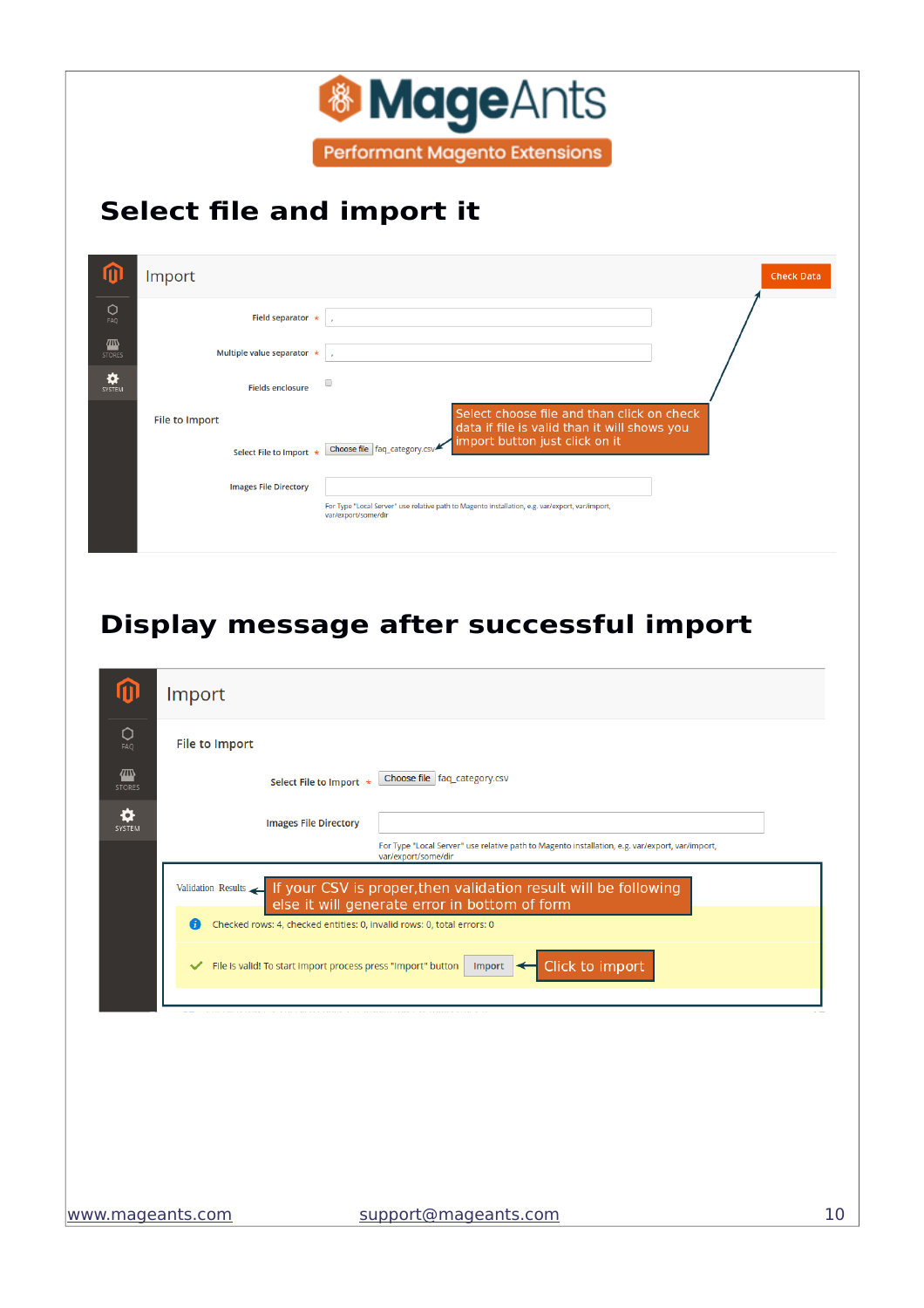

### <span id="page-10-1"></span>**Frontend Example**

# **Display on toplink**

|                    | Import                                                                                                                              |
|--------------------|-------------------------------------------------------------------------------------------------------------------------------------|
| Ω<br>FAQ           | <b>File to Import</b>                                                                                                               |
| ▥<br><b>STORES</b> | Choose file   faq_category.csv<br>Select File to Import *                                                                           |
| ö<br>SYSTEM        | <b>Images File Directory</b>                                                                                                        |
|                    | For Type "Local Server" use relative path to Magento installation, e.g. var/export, var/import,<br>var/export/some/dir              |
|                    | Validation Results If your CSV is proper, then validation result will be following<br>else it will generate error in bottom of form |
|                    | Checked rows: 4, checked entities: 0, invalid rows: 0, total errors: 0<br>G.                                                        |
|                    | Click to import<br>File is valid! To start import process press "Import" button<br>$\checkmark$<br><b>Import</b>                    |
|                    |                                                                                                                                     |

### <span id="page-10-0"></span>**Search result**

| <b>Demo Categories</b>               | Search<br>jvaa       | Search |
|--------------------------------------|----------------------|--------|
| $\sum_{n=1}^{\infty}$                | 0 FAQ Found          |        |
| $\sum$ PERL                          | No FAQ found         |        |
| > PYTHON                             |                      |        |
| > ANDROID                            |                      |        |
| <b>Compare Products</b>              |                      |        |
| You have no items to compare.        |                      |        |
|                                      |                      |        |
| My Wish List                         |                      |        |
| You have no items in your wish list. |                      |        |
|                                      |                      |        |
|                                      |                      |        |
|                                      |                      |        |
|                                      |                      |        |
|                                      |                      |        |
| www.mageants.com                     | support@mageants.com |        |